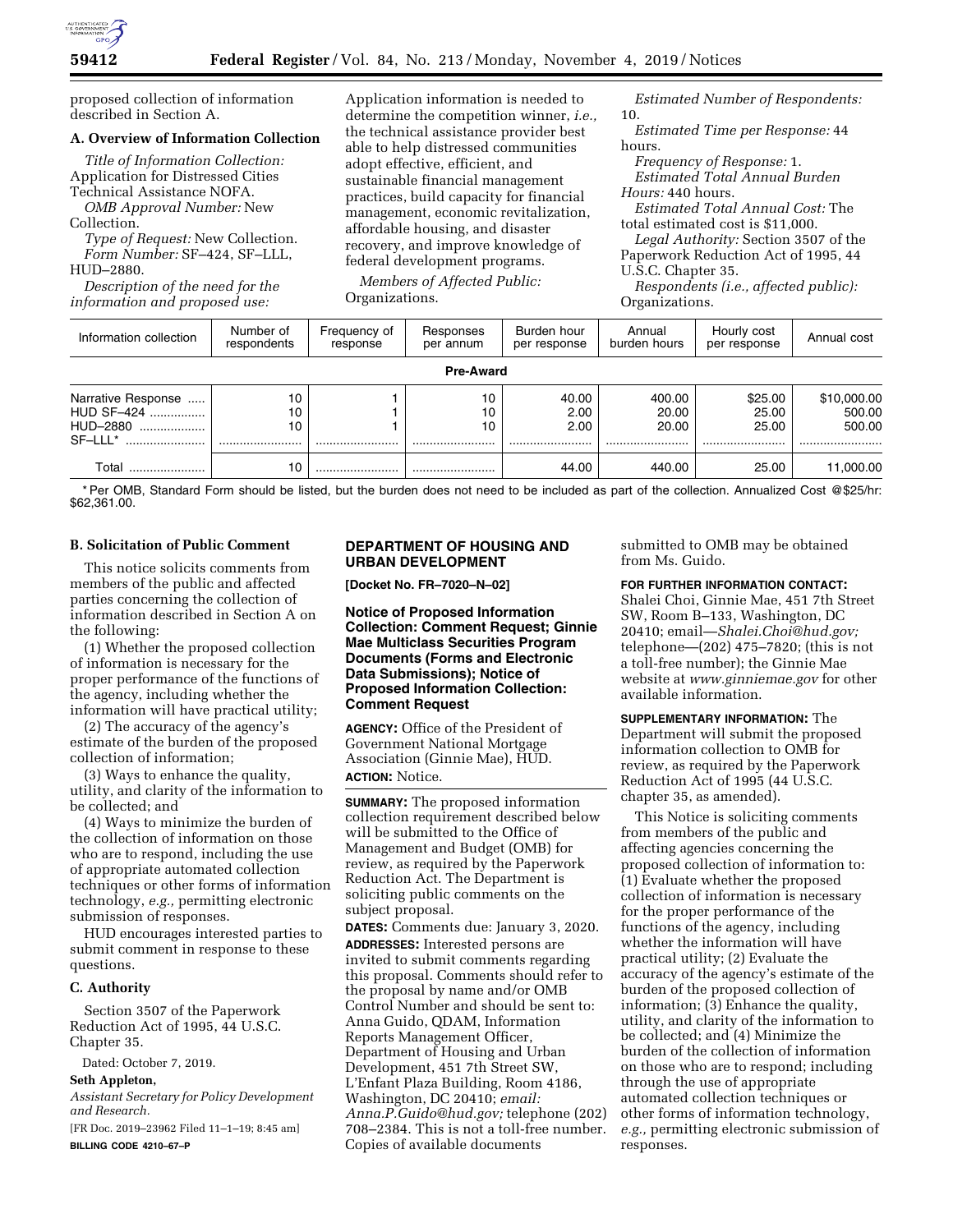This Notice also lists the following information:

*Title of Proposal:* Ginnie Mae Multiclass Securities Program Documents. (Forms and Electronic Data Submissions).

*OMB Control Number, if applicable:*  2503–0030.

*Description of the need for the information and proposed use:* This information collection is required in connection with the operation of the Ginnie Mae Multiclass Securities program. Ginnie Mae's authority to guarantee multiclass instruments is contained in 306(g)(1) of the National Housing Act (''NHA'') (12 U.S.C.  $1721(g)(1)$ , which authorizes Ginnie Mae to guarantee "securities \* \* \* based on or backed by a trust or pool composed of mortgages. \* \* \* '' Multiclass securities are backed by Ginnie Mae securities, which are backed by government insured or guaranteed mortgages. Ginnie Mae's authority to operate a Multiclass Securities program is recognized in Section 3004 of the

Omnibus Budget Reconciliation Act of 1993 (''OBRA''), which amended 306(g)(3) of the NHA (12 U.S.C. 1271(g)(3)) to provide Ginnie Mae with greater flexibility for the Multiclass Securities program regarding fee structure, contracting, industry consultation, and program implementation. Congress annually sets Ginnie Mae's commitment authority to guarantee mortgage-backed (''MBS'') pursuant to  $306(\overline{G})(2)$  of the NHA (12 U.S.C.  $1271(g)(2)$ ). Since the multiclass are backed by Ginnie Mae Single Class MBS, Ginnie Mae has already guaranteed the collateral for the multiclass instruments.

The Ginnie Mae Multiclass Securities Program consists of Ginnie Mae Real Estate Mortgage Investment Conduit (''REMIC'') securities, Stripped Mortgage-Backed Securities (''SMBS''), and Platinum securities. The Multiclass Securities program provides an important adjunct to Ginnie Mae's secondary mortgage market activities,

allowing the private sector to combine and restructure cash flows from Ginnie Mae Single Class MBS into securities that meet unique investor requirements in connection with yield, maturity, and call-option protection. The intent of the Multiclass Securities program is to increase liquidity in the secondary mortgage market and to attract new sources of capital for federally insured or guaranteed loans. Under this program, Ginnie Mae guarantees, with the full faith and credit of the United States, the timely payment of principal and interest on Ginnie Mae REMIC, SMBS and Platinum securities.

*Agency form numbers, if applicable:*  Not applicable.

*Members of affected public:* For-profit business (mortgage companies, thrifts, savings & loans, etc.).

*Estimation of the total number of hours needed to prepare the information collection including number of respondents, frequency of response, and hours of response:* 

| Information collection                                                              | Number of<br>respondents | Frequency<br>response | Responses<br>per annum     | Burden hour<br>per response | Annual<br>burden hrs | Hourly cost<br>per response | Annual cost               |  |
|-------------------------------------------------------------------------------------|--------------------------|-----------------------|----------------------------|-----------------------------|----------------------|-----------------------------|---------------------------|--|
| <b>REMIC Securities</b>                                                             |                          |                       |                            |                             |                      |                             |                           |  |
| Pricing Letter<br><b>Structured Term Sheet</b><br>Trust (REMIC) Agree-              | 18<br>18                 | 10<br>10              | 180<br>180                 | 0.5<br>з                    | 90<br>540            | \$43<br>43                  | \$3,870<br>23,220         |  |
| ment<br>Trust Opinion<br>MX Trust Agreement                                         | 18<br>18<br>18           | 10<br>10<br>10        | 180<br>180<br>180          | 1<br>4<br>0.16              | 180<br>720<br>28.8   | 43<br>43<br>43              | 7,740<br>30,960<br>1,238  |  |
| MX Trust Opinion<br>RR Certificate                                                  | 18<br>18                 | 10<br>10              | 180<br>180                 | 4<br>0.08                   | 720<br>14.4          | 43<br>43                    | 30,960<br>619             |  |
| Sponsor Agreement<br>Table of Contents<br>Issuance Statement                        | 18<br>18<br>18           | 10<br>10<br>10        | 180<br>180<br>180          | 0.05<br>0.33<br>0.5         | 9<br>59.4<br>90      | 43<br>43<br>43              | 387<br>2,554<br>3,870     |  |
| Tax Opinion<br>Transfer Affidavit                                                   | 18<br>18                 | 10<br>10              | 180<br>180                 | 4<br>0.08                   | 720<br>14.4          | 43<br>43                    | 30,960<br>619             |  |
| Supplemental State-<br>ment<br><b>Final Data Statements</b><br>(attached to closing | 18                       | 0.25                  | 4.5                        | 1                           | 4.5                  | 43                          | 194                       |  |
| letter)<br><b>Accountants' Closing</b>                                              | 18                       | 10                    | 180                        | 32                          | 5,760                | 43                          | 247,680                   |  |
| Letter<br>Accountants' OSC Let-                                                     | 18<br>18                 | 10<br>10              | 180<br>180                 | 8<br>8                      | 1,440<br>1,440       | 43<br>43                    | 61,920<br>61,920          |  |
| ter<br>Structuring Data<br>Financial Statements<br>Principal and Interest           | 18<br>18                 | 10<br>10              | 180<br>180                 | 8<br>1                      | 1,440<br>180         | 43<br>43                    | 61,920<br>7,740           |  |
| Factor File Specifica-<br>tions<br>Distribution Dates and                           | 18                       | 10                    | 180                        | 16                          | 2,880                | 43                          | 123,840                   |  |
| Statement<br>Term Sheet<br>New Issue File Layout                                    | 18<br>18<br>18           | 10<br>10<br>10        | 180<br>180<br>180          | 0.42<br>2<br>4              | 75.6<br>360<br>720   | 43<br>43<br>43              | 3,251<br>15,480<br>30.960 |  |
| Flow of Funds<br>Trustee Receipt                                                    | 18<br>18                 | 10<br>10              | 180<br>180                 | 0.16<br>2                   | 28.8<br>360          | 43<br>43                    | 1,238<br>15,480           |  |
| Subtotal                                                                            |                          |                       | 4,144.50                   |                             | 17,874.90            |                             | 768,621                   |  |
|                                                                                     |                          |                       | <b>Platinum Securities</b> |                             |                      |                             |                           |  |
| Deposit Agreement<br>MBS Schedule<br>New Issue File Layout                          | 19<br>19<br>19           | 10<br>10<br>10        | 190<br>190<br>190          | 1<br>0.16<br>4              | 190<br>30.4<br>760   | 43<br>43<br>43              | 8,170<br>1,307<br>32,680  |  |